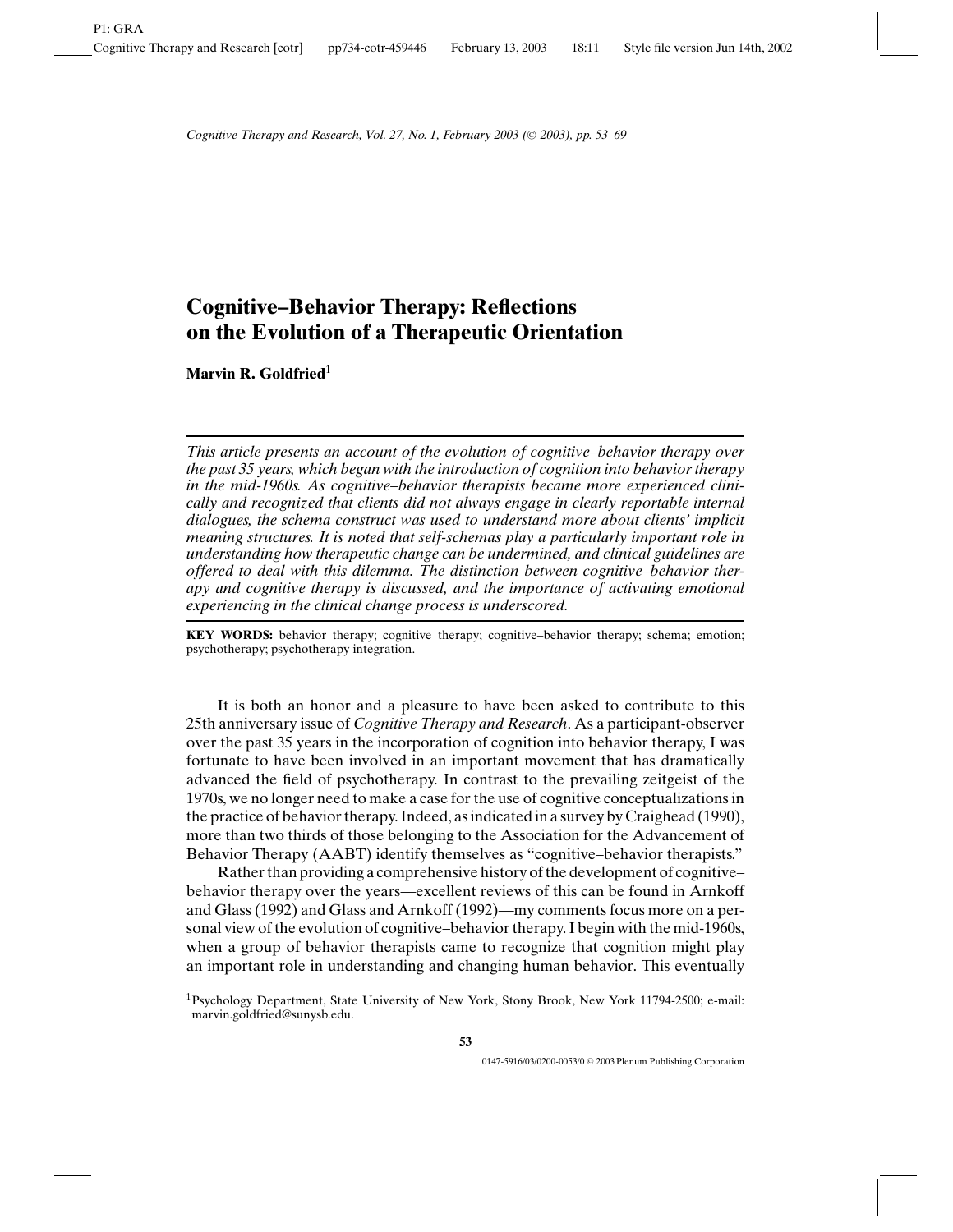developed into a more sophisticated linking of cognitive science with clinical work. Some of the implications of this transition are discussed, including how self-schemas may interfere with the processing of therapeutic change and what can be done to overcome this natural cognitive bias. The distinction between cognitive–behavior therapy and cognitive therapy—which often goes unrecognized—is discussed, and the work on emotional experiencing is presented as providing us with a new challenge for enhancing the effectiveness of cognitive–behavior therapy.

# **FROM BEHAVIOR THERAPY TO COGNITIVE–BEHAVIOR THERAPY**

Behavior therapy was not introduced into the field until the late 1950s, and consequently most of what I learned in graduate school was psychodynamic in nature. I became involved in behavior therapy in the 1960s, when I joined the faculty at Stony Brook and participated in the development of a clinical training program that was to be based on principles of learning. The assumption was that by extrapolating from basic research findings to the clinical situation, our assessment and intervention procedures would be empirically informed, and consequently would be more likely to be effective clinically.

Very soon after arriving at Stony Brook, I came across an article published in the *Psychological Bulletin* that offered a thought-provoking evaluation of behavior therapy, criticizing the fact that the extrapolation of learning principles was based solely on operant and classical conditioning (Breger & McGaugh, 1965). The authors argued that cognitive learning theory and research had been overlooked, causing behavior therapy to be shortsighted in its approach. My own immediate reactions, and those of my colleagues, were quite negative. In re-reading the marginal notes I made at the time in my copy of the article, I viewed this as an attempt to place the work of Tolman on an equal par with that of Pavlov and Skinner—which I learned in graduate school was not at all the case. I later came to recognize that the authors were arguing for the incorporation of the newly emerging field of cognitive psychology into behavior therapy. At the time, however, I lacked the appropriate schema for processing their contradictory information.

Several of us at Stony Brook eventually began to recognize the need to incorporate cognition into behavior therapy, and we organized a symposium that was presented at the 1968 American Psychological Association convention. The participants were Gerald C. Davison, Thomas J. D'Zurilla, Gordon L. Paul, Stuart Valins, and myself. As a counterpoint to the behavioral perspective that was presented, Louis Breger—the senior author of the landmark 1965 article noted above—served as discussant. The purpose of this symposium, which was to argue for the integration of cognitive constructs into behavior therapy, was stated as follows:

The predominant conceptualization of the "Behavior Therapies" as conditioning techniques involving little or no cognitive influence on behavior change is questioned. It is suggested that current procedures should be modified and new procedures developed to capitalize upon the human organism's unique capacity for cognitive control.

Cognitive psychology was very much in its formative stages in the 1960s, and the primary impetus for the development of cognitive methods in behavior therapy was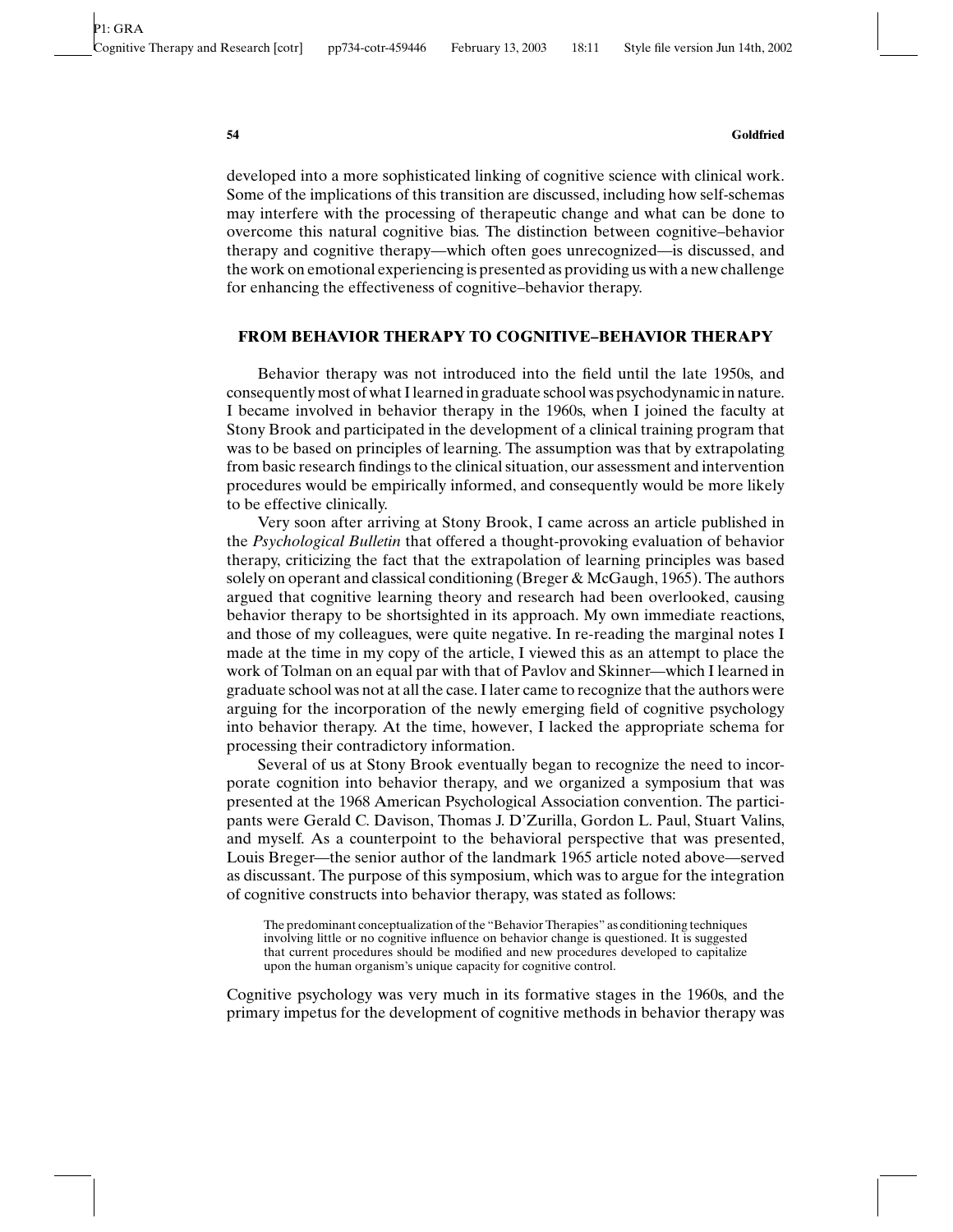#### **Evolution of Cognitive–Behavior Therapy 55**

based primarily on clinical need and experience, together with the newly emerging contributions to the cognitive literature by Bandura (1969), Mischel (1968), and Peterson (1968).

The introduction of cognitive constructs in behavior therapy represented a major conceptual and methodological shift. Based on the original assumption that behavior therapy had its foundation in classical and operant conditioning, the focus was on that which could be readily observed. Hence it was characterized by a simple stimulus-response (S-R) model for classical conditioning, and a stimulusresponse-consequence (S-R-C) model for operant conditioning. Within the shift to a cognitive–behavioral orientation, the model was expanded to that of stimulusorganism-response-consequence—S-O-R-C.

Bergin (1970), in the inaugural issue of the journal *Behavior Therapy*, saw the far-reaching significance in the growing attempts to incorporate cognitive procedures into behavior therapy:

The sociological and historical importance of the movement should not be underestimated, for it has three important consequences. It significantly reduces barriers to progress due to narrow school allegiances, it brings the energies of a highly talented and experimentally sophisticated group to bear upon the intricate and often baffling problems of objectifying and managing the subjective, and it underscores the notion in that a pure behavior therapy does not exist. (Bergin, 1970, p. 207)

Bergin's insight into the implications of introducing cognitive variables into behavior therapy was most accurate, and many of the behavior therapists involved in the early cognitive–behavioral therapy movement—such as Davison, Goldfried, Lazarus, Mahoney, and Meichenbaum—later developed a more general interest in psychotherapy integration.

# **FROM SELF-STATEMENTS TO MEANING STRUCTURES**

As behavior therapists became more clinically experienced in the use of cognitive procedures, it soon became evident that the early notion of cognition as involving what patients "told themselves" did not always depict what was actually going on. Although there were instances where patients did engage in a clear "internal dialogue," it was often the case that their problematic emotions and behaviors were not so much a function of what they were deliberately saying to themselves, but rather their more implicit *meaning structures* that were associated with events, people, and situations. They might not always be able to report their internal dialogue, but they were reacting emotionally, cognitively, and behaviorally "as if" they were saying certain things to themselves.

In order to understand this phenomenon without making use of the psychodynamic construct of an unconscious, cognitive–behavior therapists adopted the information-processing model used within cognitive psychology. Cognitive science postulated that the processes associated with encoding, storing, and retrieving information may not always be in an individual's awareness. Moreover, these processes may reflect distortions resulting from selective attention, inaccurate classification of events, idiosyncratic storage of information, and/or incorrect retrieval from memory.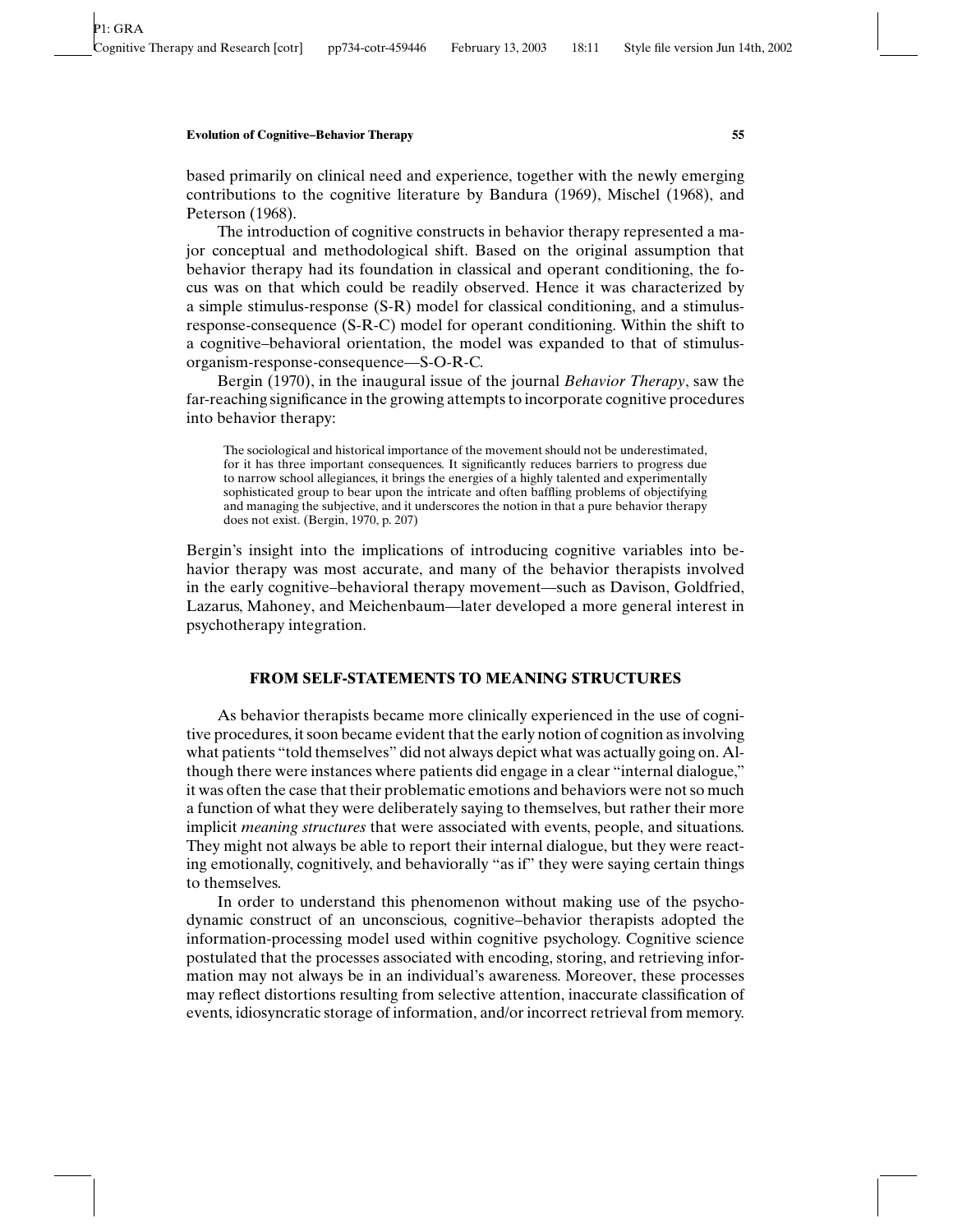It matched what was being observed clinically, and it had its roots in basic research; a perfect fit for behavior therapy.

A construct that was used to understand an individual's meaning structure and the accompanying distortion process was the "schema," which had important implications for assessing and changing problematic functioning (Goldfried & Robins, 1982, 1983; Landau & Goldfried, 1981). A schema has typically been defined as a cognitive representation of individuals' past experiences with other people, situations, and themselves, which helps them construe events within that particular aspect of their life. Much like a template that allows one to detect certain information and ignore others, a schema guides the organization of life events. If one thinks of a schema as providing a roadmap for life, it possesses some definite advantages, such as facilitating recognition, learning, comprehension, and recall of information that is schema-relevant. By organizing information into larger, more meaningful units meaning structures—we have clear guidelines for navigating the world around us. However, because these meaning structures are based on past experiences, they may no longer be relevant to our current situation. When that happens, problems are likely to arise.

# **SELF-SCHEMAS AND THE PROCESSING OF THERAPEUTIC CHANGE**

Schemas that individuals have about themselves play an important role in the processing of information. When applied to oneself, schemas have been described as "cognitive generalizations about the self, derived from past experience, that organize and guide the processing of the self-related information contained in an individual's social experience" (Markus, 1977, p. 63). As is the case with schemas in general, self-schemas are used to help us to navigate our interactions with the world and others. In organizing and attempting to make sense of the way things are, schemas often lead us to selectively attend to certain information and ignore others. Because self-schemas are based on past experience, and because they function as templates that tend to confirm expectancies based on these past experiences, they are resistant to new information that may be counter-schematic in nature. As suggested earlier, although an individual's self-schema may have served as a useful guideline for past interactions, it may no longer be accurate. Within the clinical context, it often takes the form of a self-deprecatory schema that is associated with such problems as anxiety, depression, unassertiveness, and other problematic aspects of functioning.

A specific aspect of individuals' self-schemas is their sense of self-efficacy. Bandura (1986) has defined self-efficacy as an individual's expectation that he or she is capable of behaving in such a way as to produce certain desired outcomes. It is somewhat similar to the notion of self-confidence, except that it refers to beliefs that occur in the context of specific situations. What is particularly relevant to therapy and the change process is the finding that self-efficacy is a better predictor of future behavior than is past behavior (Bandura, 1986). However, because self-schemas are more likely to process schema-consistent information, clients are likely to have difficulty in encoding, storing, and retrieving their new, counter-schematic therapeutic success experiences. Thus, although symptomatic improvement or behavior change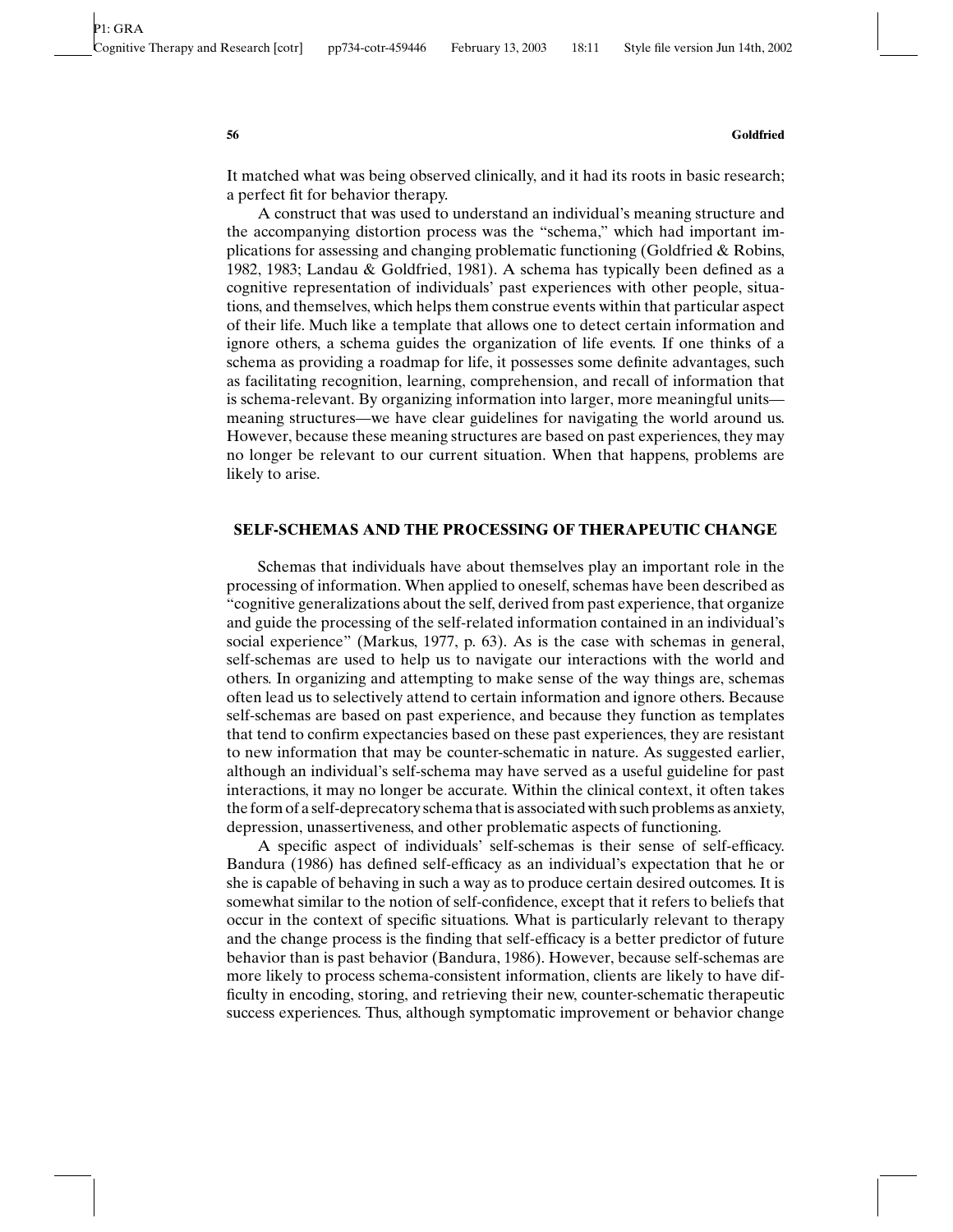#### **Evolution of Cognitive–Behavior Therapy 57**

may temporarily result from therapy, if we hope to produce therapeutic change that is lasting, it becomes particularly important to also change the client's sense of self-efficacy.

In a book entitled *Misunderstandings of the Self*, Raimy (1975) provides a scholarly account of how various forms of therapy have addressed clients' cognitive distortions about themselves and their abilities. Quite consistent with the work of Beck and his associates (Beck, Rush, Shaw, & Emery, 1979), Raimy maintains that an important function of the therapist is to "present evidence" to help clients change the misconceptions they have of themselves. This may be accomplished in a number of different ways, including explanation by the therapist (e.g., confrontation, interpretation), selfexamination (e.g., introspection, self-monitoring), modeling (e.g., observing a model who achieves positive consequences for behaving differently), and direct experience (e.g., homework, risk-taking). Regardless of the method that is used, explains Raimy, clients need a "cognitive review" to process this new information. Thus, "For an individual to change a concept of any kind, he must ordinarily be afforded opportunities to examine and reexamine all available evidence that is relevant to the concept .... Complex misconceptions in psychotherapy rarely yield to a single examination of the pertinent evidence" (Raimy, 1975, p. 61).

In order to override the natural tendency to maintain negative self-schemas in the face of contradictory evidence—and thereby eventually update self-schemas so that change will be maintained over time—Goldfried and Robins (1983) have offered the following therapeutic guidelines: (1) facilitate new behaviors/experiences; (2) assist clients in discriminating between present and past functioning; (3) encourage clients to view their changes from both an objective and subjective vantage point; (4) help clients retrieve their recent success experiences; and (5) align clients' expectancies, anticipatory feelings, behaviors, consequences, and subsequent selfevaluations. Depending on the particular case at hand, these different strategies will need to receive more or less emphasis.

### **Facilitating New Behaviors/Experiences**

From within a cognitive–behavioral orientation, one of the key components of therapeutic change involves the facilitation of new behaviors. Indeed, this is true of other orientations, which have described the encouragement of new experiences as being central to the change process. In the results of a survey of therapists representing different schools of thought that was published in special issue of *Cognitive Therapy and Research*, new experiences were described as being "critical," "basic," "crucial," and "essential" to therapeutic change (Brady et al., 1980). In order to facilitate these novel experiences, such behavioral procedures as contracting, therapist encouragement of exposure and risk-taking, behavior rehearsal, modeling, relaxation, and the use of coping self-statements have been shown to be effective (Goldfried  $\&$ Davison, 1976, 1994).

# **Discriminating Between Present and Past**

As noted above, because clients are more likely to detect information that is schema-consistent (e.g., doing badly in a given situation), new and more effective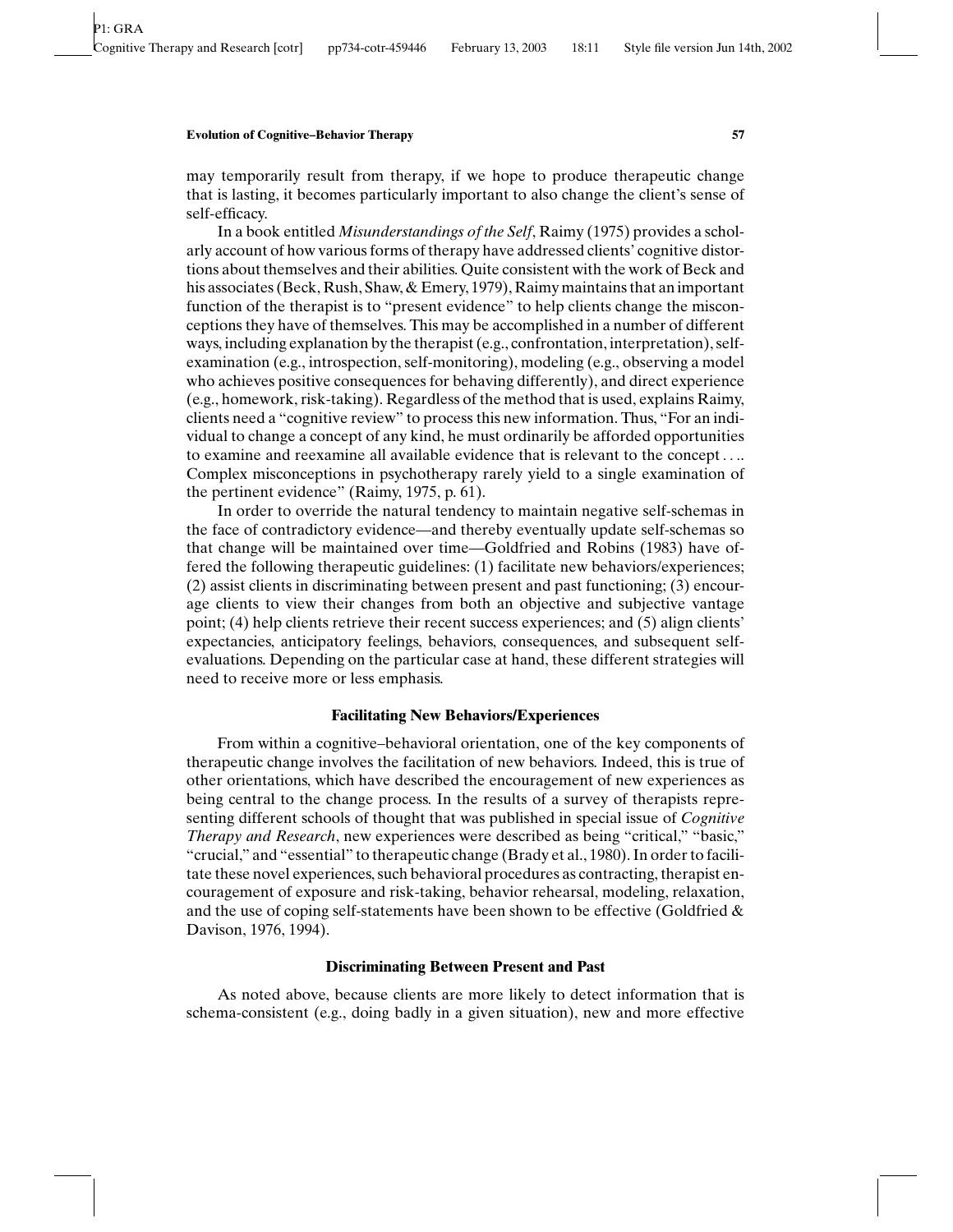ways of functioning are likely to go unnoticed. Clients may not fully notice that they are behaving more effectively, may "yes-but" away their improvements, and/or may forget them at a later time. So as to ensure that clients actually "use" these corrective experiences to update their self-schemas, therapists need to highlight the fact that a therapeutic step—however small—has been taken. One way to accomplish this is by having clients compare how they currently reacted with how they would have reacted in the past. Comparing present to past is particularly useful, in that clients' "yes-buts" often refer to the fact a change is only a small step (e.g., "Yes, but I have so much more to do"); that change occurred in only one aspect of their life ("Yes, but I can't do that in other situations"); and that they still do not compare favorably with others ("Yes, but I can't do it as well as some other people"). This metric of acknowledging change by comparing their new reaction with how they would have reacted to comparable situations in the past is illustrated in the following transcript:

Client: I was able to tell my boss that I didn't want to work late on Thursday. It worked out fine and I really felt I handled the situation nicely.

Therapist: I'm glad to hear that. What was the situation and how did you handle it?

- Client: It was pretty much the same as always. She asked me Thursday after lunch if I could stay late and finish up some work that had to be ready by the end of the week. I told her that I really couldn't do it, because I had some things that I had to do after work.
- Therapist: How did you say it?
- Client: In a very matter-of-fact way. I really didn't feel annoyed, so it really wasn't all that hard for me.
- Therapist: Sounds good. I think it would be important if we compared how you handled this particular situation with how you typically responded in the past—say, 6 months ago.
- Client: Oh, I handled it much better.
- Therapist: It certainly seems so. What specifically might you have said in the past?
- Client: I would have agreed to stay late, and then felt real angry at myself for doing so.
- Therapist: So when this situation occurred in the past, you wouldn't say what you really wanted to say, and then would have felt badly, whereas now you spoke up, and felt good about it.
- Client: That's right. And you know something ... it really worked out okay. I mean, she didn't get angry or anything, and I told her that if I wasn't able to finish the work by Friday, I would stay a little bit later. As it turned out, I got it done in plenty of time (Goldfried & Robins, 1983, p. 80).

### **Adding an Objective Vantage Point to the Client's Subjective Outlook**

Inasmuch as clients' views of themselves (and others) are often schema-based and at times inaccurate, it is important to help them become observers as well as participants in their lives. This is especially the case when they are in the process of undergoing change, where there exists a discrepancy between the way they view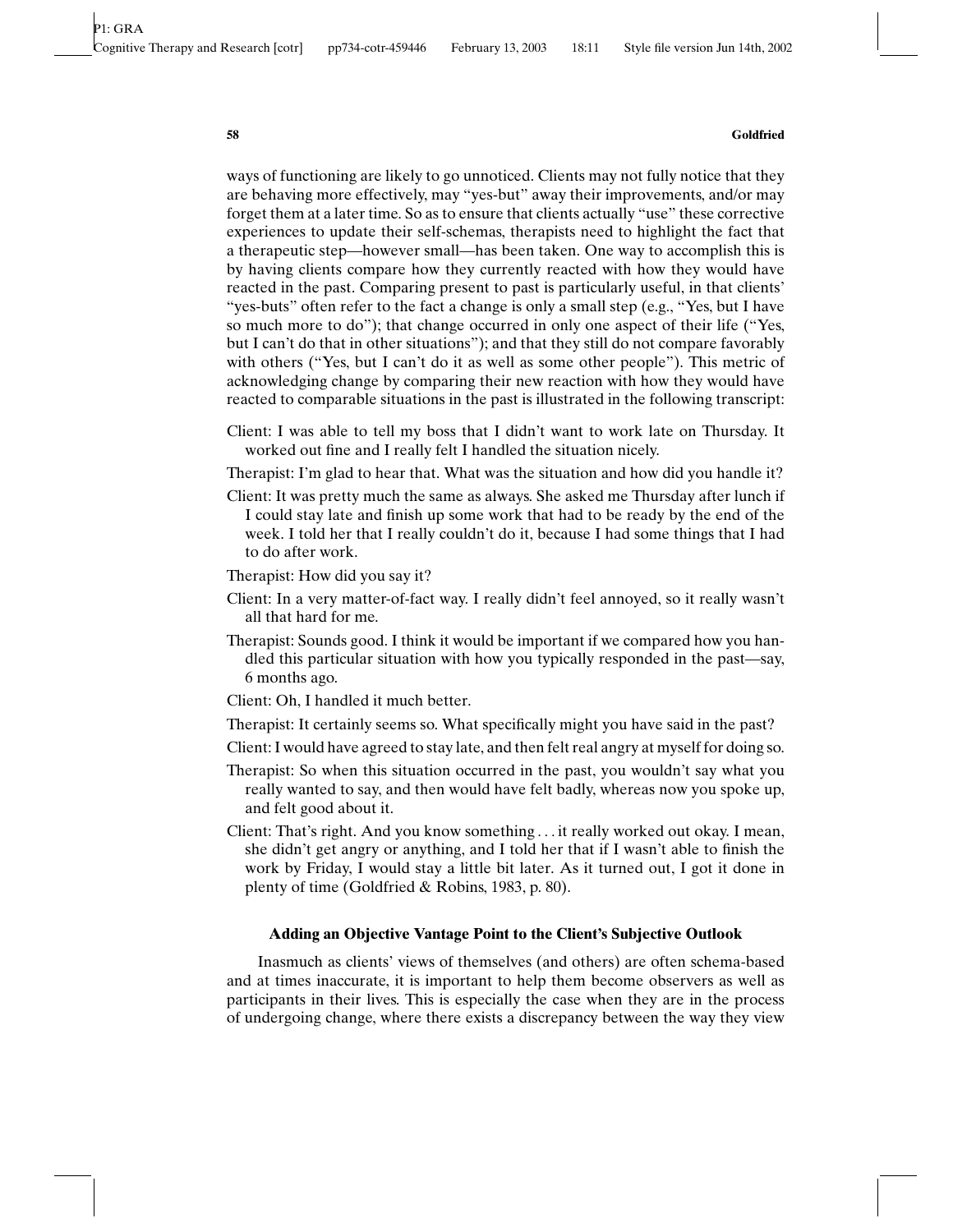their functioning (i.e., schema-based and often general) as compared to the way they are actually functioning (i.e., data-based and specific). There are a number of different ways in which clients can be helped to see this discrepancy, such as through the therapist's efforts (e.g., pointing out the disparity) or helping them to recognize it themselves (e.g., through self-monitoring). The following transcript, which is a continuation of the one presented above, illustrates how this may be done:

- Client: I just feel that I'm always being taken advantage of, and get caught up in things that I really dislike.
- Therapist: Such as?
- Client: Like at work, I always seem to end up with the dirty work. When I look at other people, they don't seem to have the same problems. Like Lisa, for example . . . she handles herself much better than I ever can.

Therapist: What can she do that you can't?

Client: Well, she's not overburdened the way I am. She doesn't let other people take advantage of her.

Therapist: Can you give me some examples?

- Client: If the boss comes in and there's extra work to be done, and she feels she's too busy with what she has to do, she's able to say something about it. I always go along with it.
- Therapist: So like Lisa, you'd like to be better able to refuse to do extra work when it's inconvenient for you.

Client: Yes.

- Therapist: Such as telling your boss that it's inconvenient for you to work late on given day?
- Client: (*visibly embarrassed*): Uh . . . Well . . . But that was different.

Therapist: How so?

Client: (*Pause*) I see what you're getting at. I guess it's just hard for me to see myself that way. But it's true; I *was* able to stand up for my rights in that situation (Goldfried & Robins, 1983, p. 62).

### **Retrieving Past Successes**

In order for clients to update their self-schemas and have more of a sense of positive self-efficacy for behaving effectively, they need to have ready access to their newly emerging competent behavior patterns. However, because their personal histories are likely to have been made up of less than effective functioning, their new patterns may be viewed the exception, not the rule. Thus their schema-based expectations are likely to be used in how they estimate their selfefficacy, rather than their less accessible, more recently acquired data-based competencies.

It is important for therapists to discuss this natural tendency to "forget" their recent, more competent experiences, and that steps need to be taken to overcome this very human cognitive bias. One such method is the use of self-monitoring, so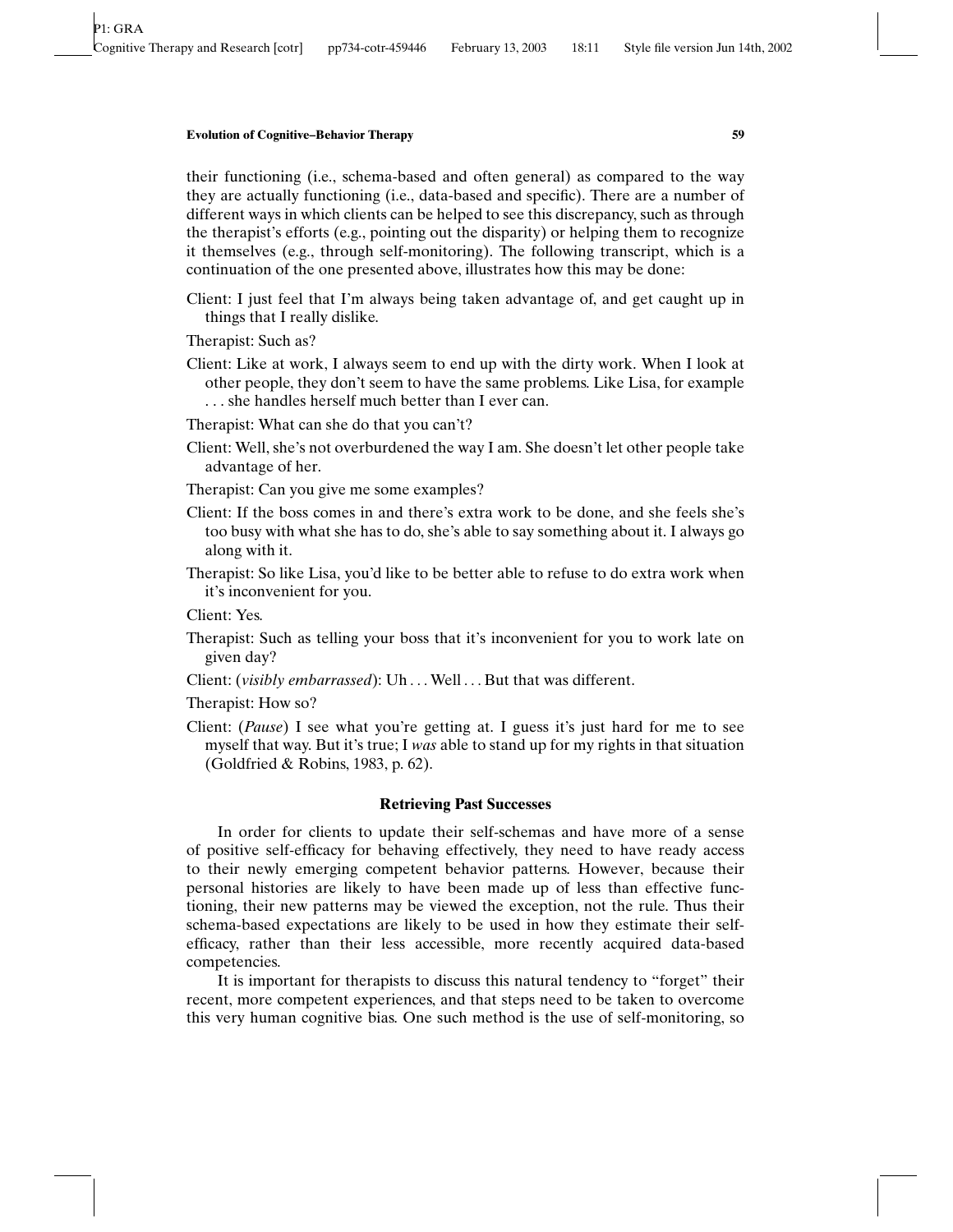that therapeutic success experiences can be "stored" and used as a basis for making future self-efficacy predictions—as opposed to predictions made on the basis of anachronistic schemas. This record-keeping can be supplemented by the therapist's encouragement to use their recent success experiences as a basis for future responding. This is illustrated in the following transcript:

- Therapist: Because you've had difficulty in asserting yourself for so long in the past, it's sometimes hard to keep in mind the changes that have been happening to you.
- Client: I know. And it feels kind of different, almost as if it's not me that's doing it.
- Therapist: That's certainly a natural part of the change process, which will probably continue until you start to build up more of a backlog of positive experiences. With each new situation you handle well, it should get a little bit easier. As a way of helping you to change, it's also important for you to remember the successes you have had.

Client: I do think of them sometimes.

- Therapist: That's good, because there *is* a natural tendency to think of the more typical way you've reacted in the past—which is to *not* assert yourself—and that's why it's so important for you to really focus in on what seems to be a new pattern of handling situations on your part.
- Client: Yes.
- Therapist: In fact, when you think about your past successes, it can often help you to continue along those lines in the future. For example, when you finally speak to that friend of yours who is always showing up late, you might keep in mind successful instances of assertiveness you've experienced in the past. Before speaking to this friend, you might say to yourself something like: "I was able to say what was on my mind in these past situations, and I can do the same here as well." It doesn't have to be in those exact words; any way that you can remind yourself of past successes will help you in new situations where you want to stand up for your rights (Goldfried & Robins, 1983, pp.  $64-65$ ).

# **Aligning Expectancies, Feelings, Intentions, Behavior, Consequences, and Self-Evaluation**

During therapeutic change, there typically exist inconsistencies in clients' thoughts, feelings, intentions, actions, consequences, and self-evaluations. For example, clients may be able to behave effectively, even though they initially expected to fail. Or they may function effectively, but not give themselves credit for their efficacious behavior. In making predictions for how they are likely to handle a given situation, clients often base their prediction on their pessimistic expectations or their anticipatory fears, and not their behavioral effectiveness in similar situations in the recent past. Given the fact that negative thoughts and feelings are more intense and immediate than are past actions, and also because they are more "representative" of past reactions (Kahneman & Tversky, 1973), this is to be expected. Clients need to be aware of this potential bias in making their predictions, as well as the difficulty in giving themselves credit for their efficacious behavior. How this can be done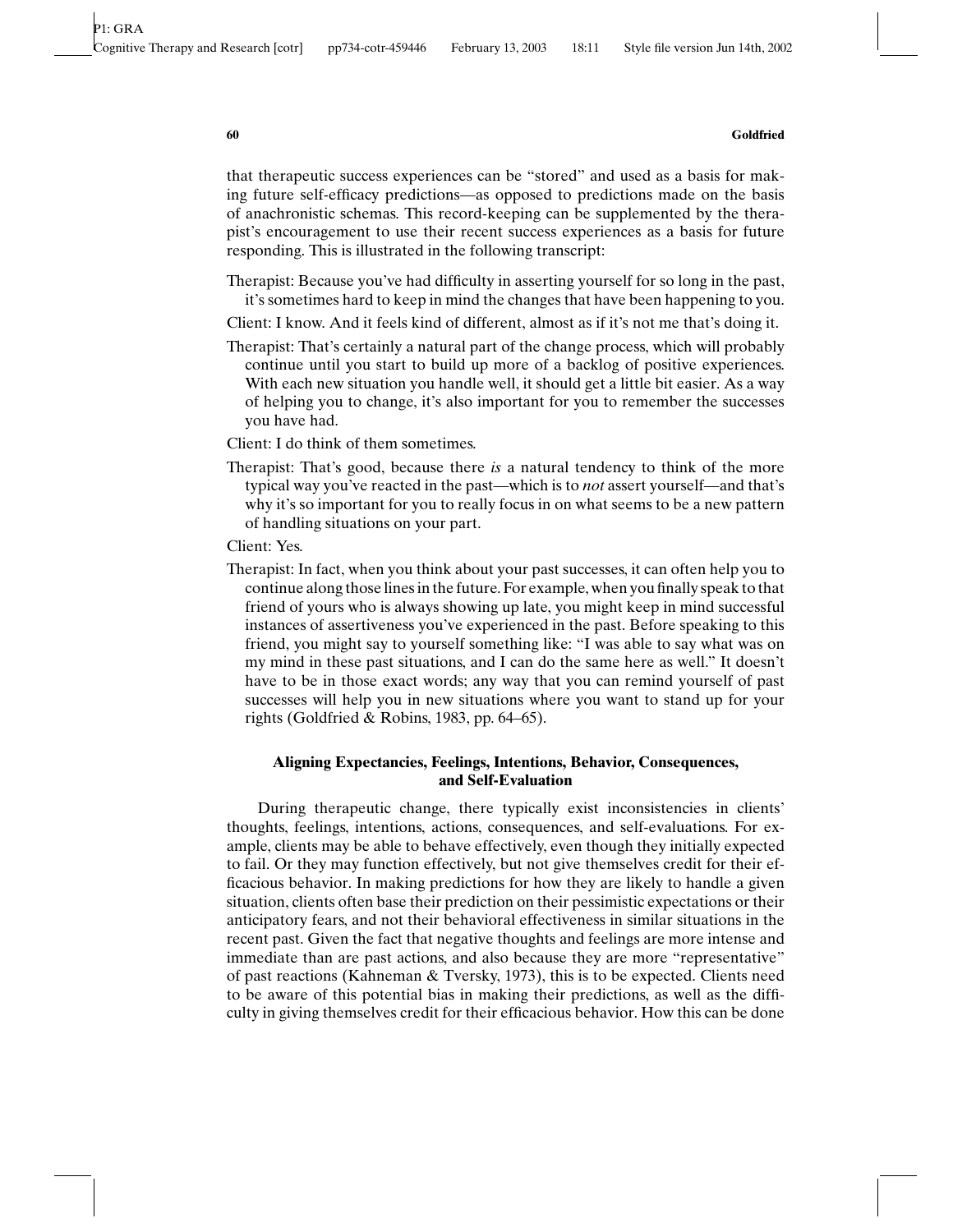#### **Evolution of Cognitive–Behavior Therapy 61 61**

clinically is illustrated in the following example:

- Therapist: Immediately before you told your boss that you couldn't work late that evening, what thoughts ran through your head?
- Client: I don't know, it all happened so fast. I didn't want to stay late, but I didn't think I could do anything about it. I was really nervous.
- Therapist: And some of your fears were ...?
- Client: I was afraid my boss would get angry at me, that she would think I was not interested in my job. I didn't think that she would fire me or anything like that, but rather that she'd be annoyed at me.
- Therapist: And despite these thoughts, you nonetheless decided to say something. What did you say to yourself that helped you to do that?
- Client: That I worked hard all day, and that I really had other things to do.
- Therapist: But these are thoughts you've had in past instances, where you *didn't* assert yourself. What did you think differently this time?
- Client: Well, I had a fleeting thought that maybe I was being unrealistic. I also thought that I no longer want to always go along with what other people want, especially when it's not good for me.
- Therapist: And your feelings right before you said anything?
- Client: I was scared and nervous, but I spoke up anyway.

Therapist: And your response itself?

- Client: It was straightforward and very matter-of-fact, even though inside I was shaking in my boots.
- Therapist: And your boss's reaction?
- Client: It wasn't really bad at all. In fact, she was even a little bit apologetic about having asked me. As I mentioned to you earlier, everything worked out okay anyway.
- Therapist: Right. And how did you feel after it was all over?
- Client: Well, I was certainly relieved. Nothing terrible happened; in fact, it turned out just fine.
- Therapist: And how did you feel about *yourself* ?
- Client: Okay, I guess.
- Therapist: You don't sound all that positive about this experience. If you had to evaluate yourself on a 1 to 5 scale, with 5 being most satisfied with yourself and 1 being least, how would you rate yourself?
- Client: (*Pause*) About a 3.
- Therapist: What would you have to have done differently to have given yourself a 5?
- Client: (*Pause*) I guess I would give myself a 5 if I didn't have this problem to begin with!
- Therapist: But if we focus in on how you felt about your response to this *particular situation*, what would you have to do differently to give yourself a 5?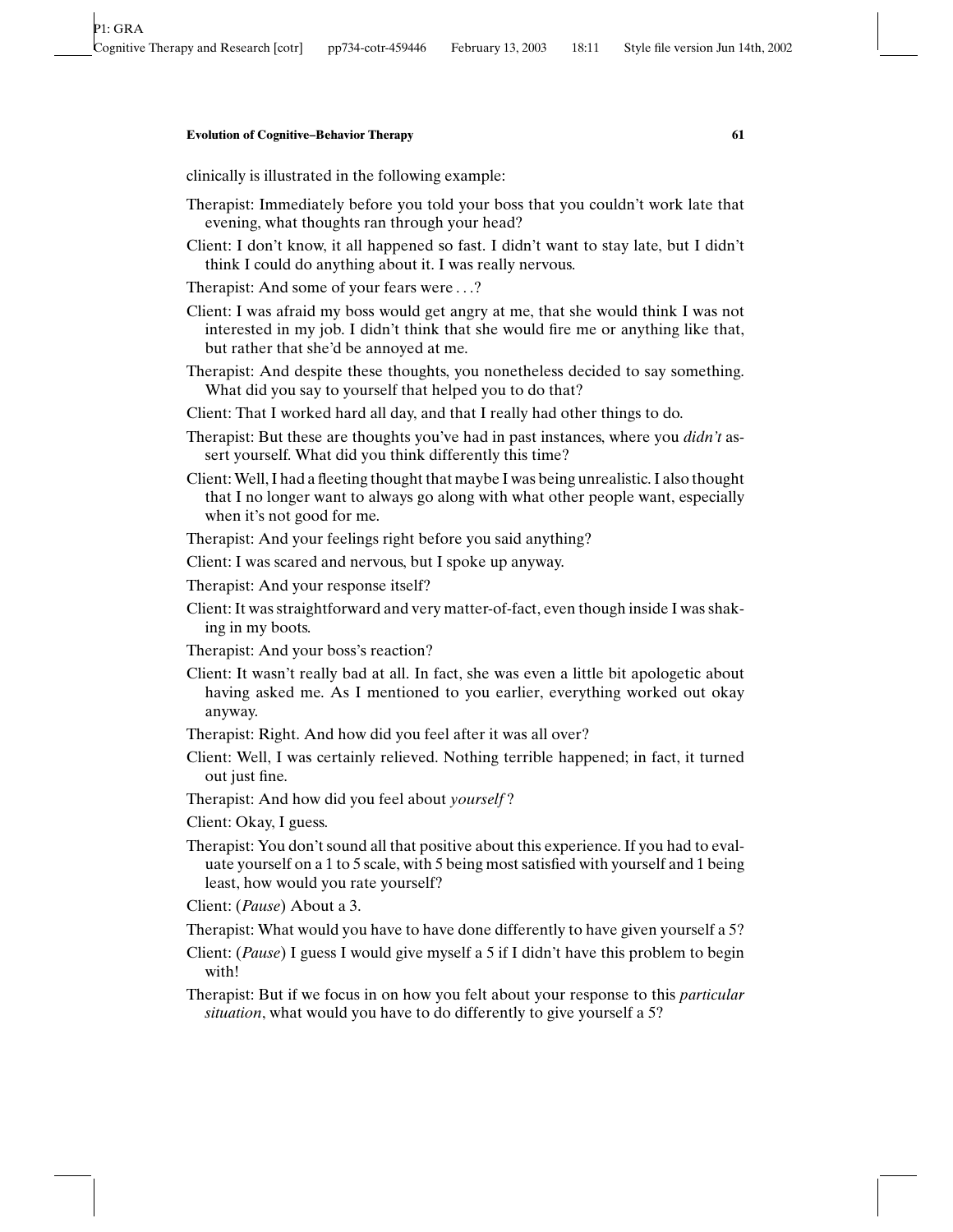- Client: (*Pause*) I don't know that I really could have done anything *any* differently. I guess it's just difficult for me to fully accept the fact that I handled it well. It's difficult for me to see myself in that way.
- Therapist: I can understand that. But aren't you being overly harsh on yourself? At least in that situation?
- Client: When you put it that way, I guess I am. I guess I *did* handle that situation fairly well.
- Therapist: I think it's important for you to be really clear about what went on and how you handled it. If we step back and look at what went on, we have the following: You started off by thinking you couldn't do anything about the situation, for fear that something negative would happen. You were nervous, but still were able to talk yourself into speaking up. What you said certainly sounded appropriate, and was well received by your boss. The payoff was good, in that things turned out well.

Client: Right.

- Therapist: There is a second payoff that you need to recognize as well, and that is that you have every right to feel good about yourself in that situation.
- Client: I see what you're saying. In fact, I did feel proud of myself at the time.
- Therapist: I think it's real important for you to hold onto this experience. Although it's only one small instance, it nonetheless can provide you with a good turning point, or something that you can fall back on in the future. Next time you're in a situation where you're afraid that you can't speak up, or that something negative will happen if you say anything, and where you also feel yourself apprehensive about doing so, think back about how these very same thoughts and feelings occurred in this situation, how you were able to overcome them, and how things worked out well. It will probably take a number of such instances before you start to feel more self-confident about your ability to stand up for you own rights, but if you continue as you have, there's every reason to believe you'll eventually get there (Goldfried & Robins, 1983, pp. 66–68).

In processing therapeutic successes in this manner, the acronym STAIRCASE can prove to be useful for both therapist and client in focusing on different aspects of the client's reaction to a specific situation. It refers to **S**ituation, **T**hought, **A**ffect, **I**ntention, **R**esponse, **C**onsequence, and **S**elf-**E**valuation. The STAIRCASE acronym may be seen as an update of the S-O-R-C (stimulus-organism-responseconsequence) model mentioned earlier in this article. In addition to helping the client process success experiences, STAIRCASE can be clinically useful in conducting a comprehensive cognitive–behavioral assessment and case formulation (Goldfried, 1995). However, when used by the therapist as a guideline in processing clients' therapeutic success experiences—as indicated in the above transcript—or used by clients to monitor their own reactions (see Fig. 1), it serves to increase the likelihood that clients will more fully benefit from their new experience. With the accumulation of such success experiences, and the processing of them in this manner, the goal is to align each aspect of the client's functioning as much as possible, so that a new pattern of functioning and a more positive self-schema emerges.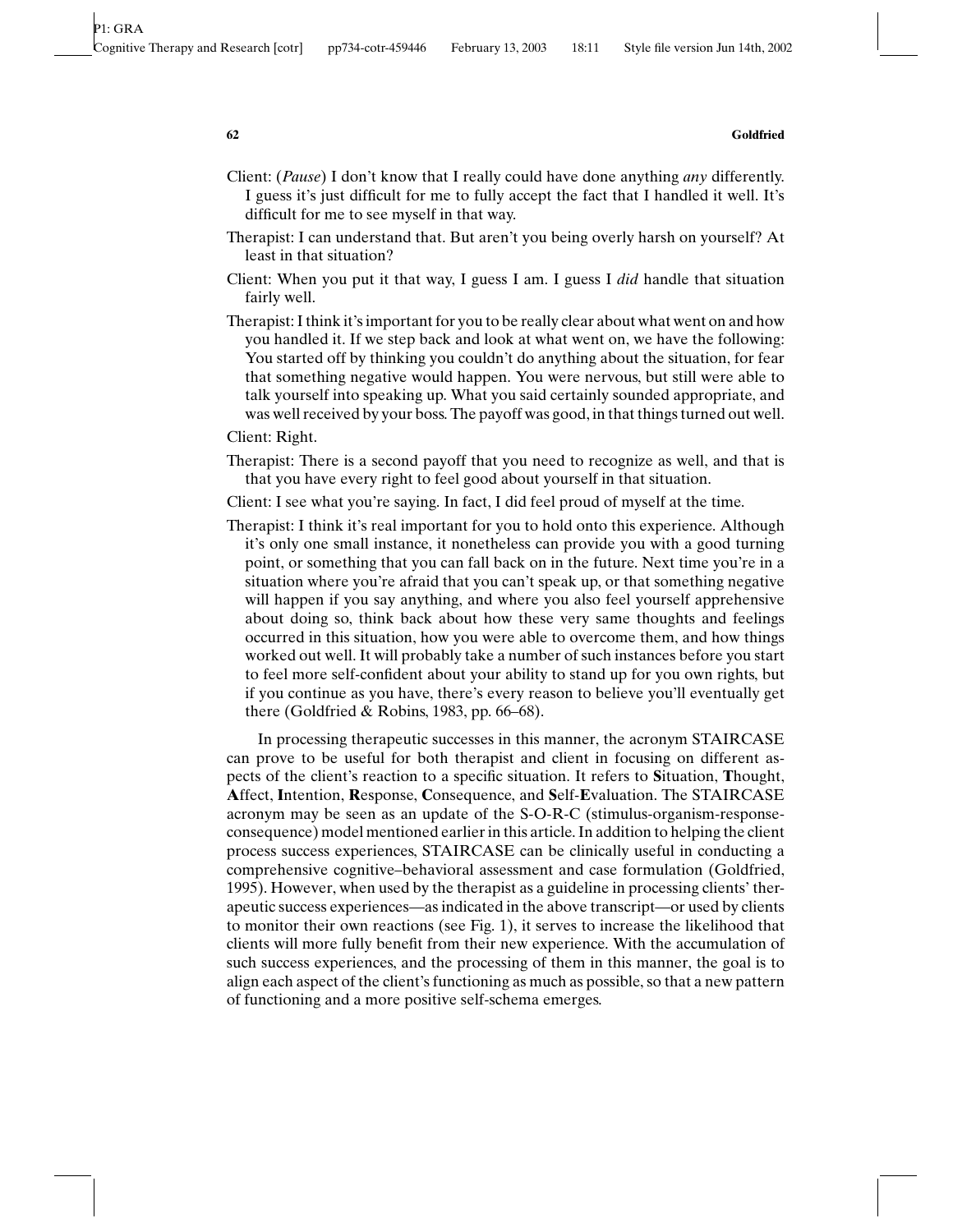**SITUATION THOUGHT AFFECT INTENTION RESPONSE CONSEQUENCE** and **SELF-EVALUATION** 

**SITUATION:** Describe the situation.

**THOUGHTS:** Before responding. Unrealistic Thoughts:

Realistic Reevaluation:

**AFFECT:** Feelings before responding.

**INTENTION:** What I want to accomplish in this situation.

RESPONSE: Actual behavior in situation.

**CONSEQUENCES:** The consequences of my action.

|            |               | and SELF-EVALUATION: How pleased I was with how I handled the situation (Circle one) |             |              |
|------------|---------------|--------------------------------------------------------------------------------------|-------------|--------------|
|            |               |                                                                                      |             |              |
| Not at all | Just a little | Somewhat                                                                             | Ouite a bit | Very much so |

## How might I do things differently to improve my reaction in the future

**Fig. 1.** Form for monitoring a client's cognitive, affective, intentional, and behavioral reaction to a life situation.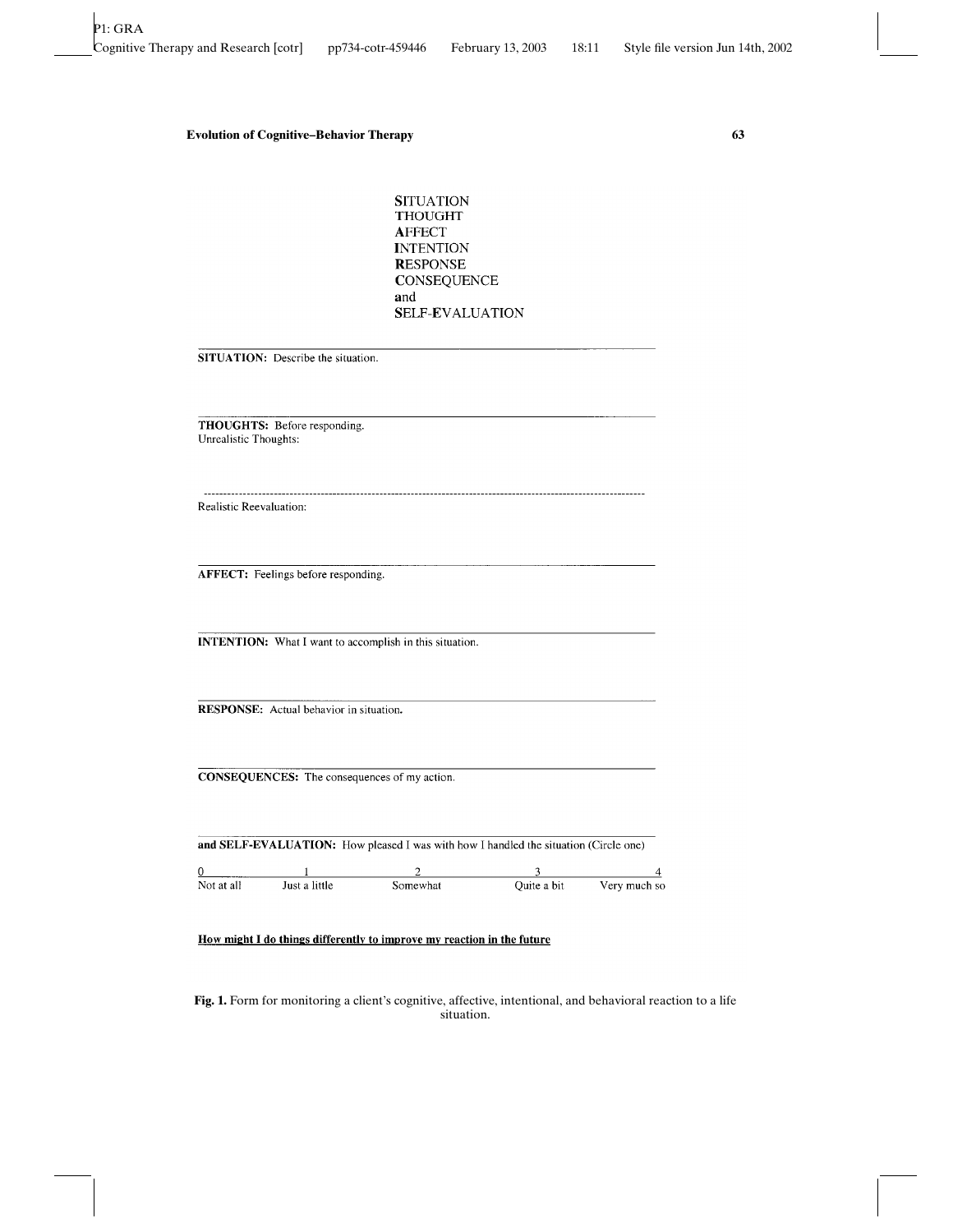# **COGNITIVE–BEHAVIOR THERAPY VERSUS COGNITIVE THERAPY**

In discussing how therapeutic change may be processed, I have placed most of the emphasis on cognitive factors. However, it is important not to lose sight of the fact that what is being processed consists of new, corrective experiences. Moreover, in cognitive–behavior therapy, these newly acquired experiences are likely to have been facilitated by one or a number of behavioral interventions (e.g., the use of behavior rehearsal for purposes of assertiveness training). And while there are points of similarity between cognitive–behavior therapy and cognitive therapy, the two are different in both their tradition and methods (Hollon & Beck, 1986). As noted earlier, cognitive–behavior therapy developed by the incorporation of cognitive factors into behavior therapy, and had as its foundation the behavioral/social learning model as described by Bandura, Davison, Goldfried, Lazarus, Mahoney, Meichenbaum, Mischel, and Peterson. Cognitive therapy, on the other hand, grew out of the pioneering work of Beck (1967) on the role of cognition in depression. This failure to make a distinction between cognitive–behavior therapy and cognitive therapy has characterized the field for several years, and began when cognitive therapy was inaccurately labeled as "cognitive–behavior therapy" in the description of the NIMH collaborate study for the treatment of depression (Elkin, Parloff, Hadley, & Autry, 1985). Since that time, cognitive therapy has erroneously been labeled as cognitive–behavior therapy.

One of the differences between cognitive–behavior therapy and cognitive therapy is illustrated in a process analysis of a demonstration therapy session conducted by Beck (cognitive therapy), Meichenbaum (cognitive–behavior therapy), and Strupp (psychodynamic therapy) with the same client—Richard (Goldsamt, Goldfried, Hayes, & Kerr, 1992). As presented to each of the three therapists, Richard had become depressed following the breakup of his marriage. The process analysis of their interventions revealed that all three therapists were similar in some respects, such as in their comparable focus on the impact that others made on Richard (e.g., "Richard, how did you feel when your wife said that to you?"). However, Meichenbaum differed from Beck—but was similar to Strupp—by placing a greater emphasis on the impact that Richard was having on others. This was done by asking such questions as "Richard, do you think you might have done something to contribute to the problems in your relationship?" and "What might you have done to make your wife angry at you?" Thus, in Beck's cognitive therapy, Richard's depression was construed as being the result of the way he interpreted the reactions of others. Although both Meichenbaum and Strupp focused on this as well, they additionally paid attention to Richard's behavior, and the possibility that he may have done things that resulted in the negative reactions he was receiving from others. This tendency for cognitive therapy to pay more attention to the impact that other people make on the client and less to the impact the client makes on others has similarly been found in a process analysis of cognitive therapy for depression (Castonguay, Hayes, Goldfried, & DeRubeis, 1995).

In our eagerness to explore the important impact that cognition has on emotion and behavior, we seem to have lost sight of the important role that behavior and corrective experiences can play in both assessment and treatment. Without negating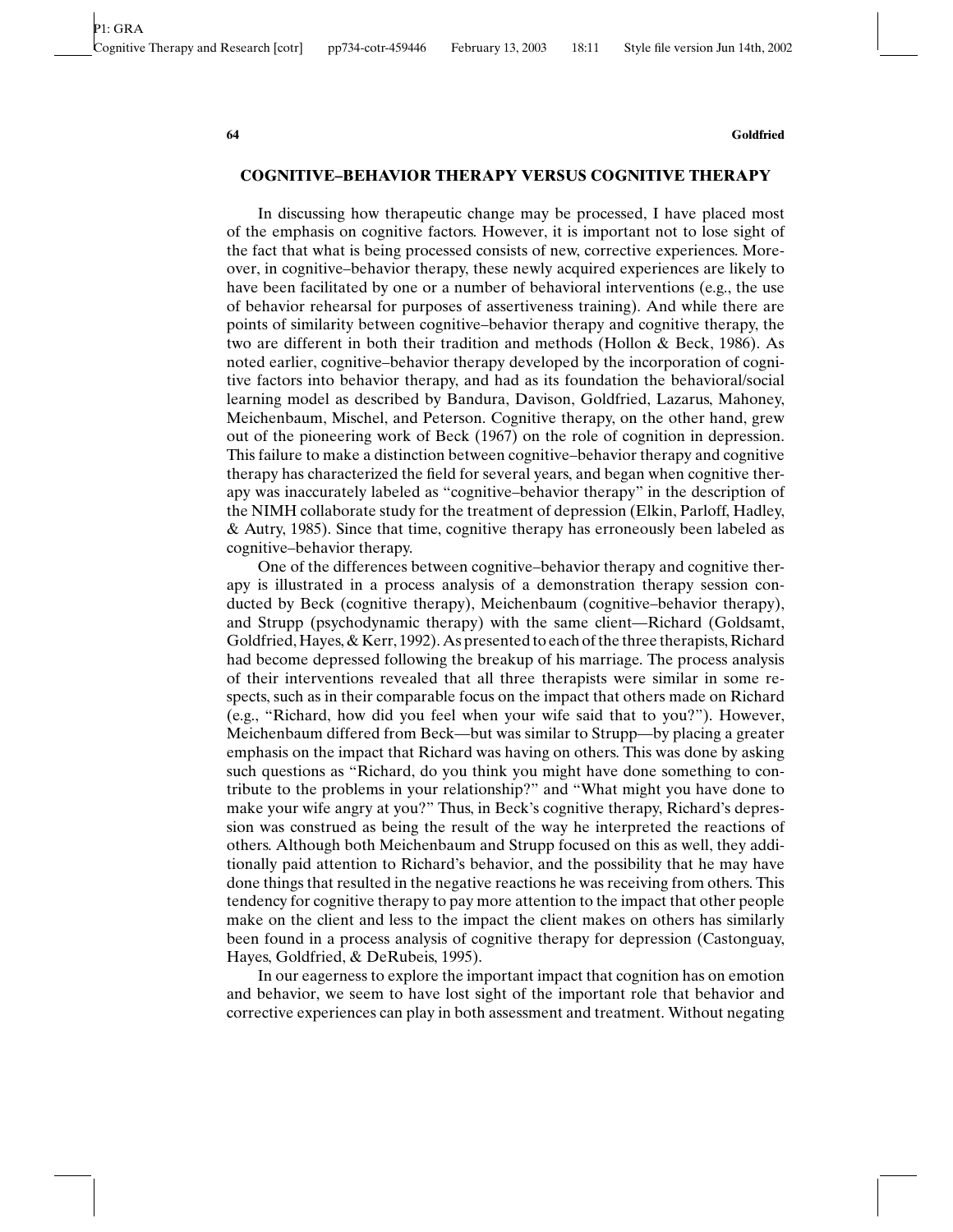the importance of cognitive mediators and moderators, I believe that we need to broaden our perspective. For example, in providing a cognitive–behavioral analysis of depression, Goldfried and Davison (1976) have suggested that depression may be the result of "*a perceived absence of any contingency between the person's own efforts and the reinforcing nature of the consequences that follow?*" (p. 234). In this conceptualization, clinical assessment and intervention would need to focus on cognition ("perceived absence of any contingency"), behavior ("person's own efforts"), and impact ("consequences that follow"). Thus, individuals may become depressed because they misperceive their ability to make an impact on their world, because they lack the ability to do so, and/or because they are in a life circumstance that is not responsive to their—or anyone's—efforts. From a purely cognitive point of view, the focus would be on reevaluating the client's interpretation of another person's behavior (e.g., "She doesn't love me, and the reason is because I'm unlovable"), perhaps by reattributing the motive for the other person's behavior or reevaluating the implication it has for the client's self-worth. Although cognitive–behavior therapists might consider this as a viable formulation, they would also entertain the possibility that the client may be behaving in ways that result in the other person's withdrawal of affection. Sometimes people don't get what they want or need because they do not know how to ask for it. When this occurs, a more behavioral intervention would be in order.

An important intervention that is frequently used by practicing cognitive– behavior therapists is assertiveness training, whereby clients learn to express what they need, feel, and believe. Once clients move from being passive and helpless victims of their life circumstances and learn to become more empowered, they typically experience themselves as being "confident," "strong," and "centered." McCullough (2000), who has developed a cognitive–behavioral approach to the treatment of chronic depression that places an important emphasis on assertiveness, reports having observed this very same phenomenon. What such assertiveness may be facilitating is the "corrective experience," which many therapists believe to be the very core of the therapeutic change process (Brady et al., 1980).

The corrective experience may be thought of as involving a cognitive–affective– intentional–behavioral sequence comprised of the following elements: (1) clients have fearful expectations that it is dangerous for them to say or do something in a given situation; (2) there is an intellectual appreciation that the anticipatory fear may not be realistic; (3) there is a desire to take the risk in saying or doing something that he or she wants; (4) the clients actually take the risk; (5) there is both relief and surprise that their worst fears did not occur; (6) there is a feeling of personal empowerment, in contrast to the self-recrimination that typically accompanies avoidance and passivity; and (7) this experience is used to help reevaluate and change their maladaptive cognitive, affective, and behavioral pattern.

# **BEYOND COGNITIVE–BEHAVIOR THERAPY**

In his presidential address to the 15th annual meeting of the Association for the Advancement of Behavior Therapy, Wilson (1982) suggested that the 1980s would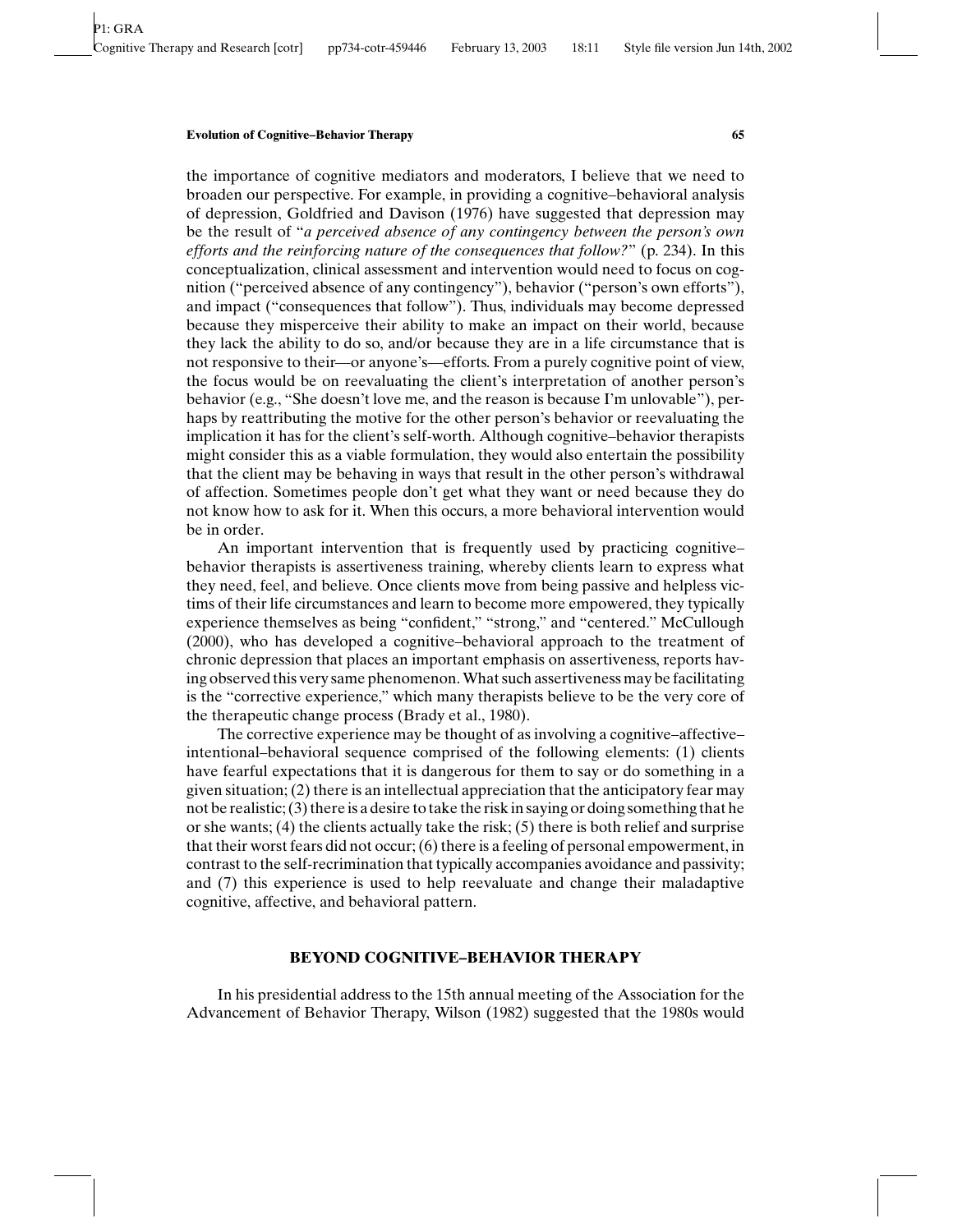be the decade of affect in cognitive–behavior therapy. Although psychodynamic and experiential schools of thought have emphasized the importance of emotion in the therapeutic change process (Greenberg, 2002; Greenberg & Safran, 1987), this has not typically been the case with cognitive–behavior therapy. To be sure, behavior therapy has had a long tradition of dealing with emotion, but the primary focus has typically been on *reducing* symptomatic emotions. This view of emotion was revealed in a therapy process study by Wiser and Goldfried (1993), which compared segments of sessions that were identified by cognitive–behavior therapists and psychodynamic–interpersonal therapists as being clinically significant. For the cognitive–behavior therapists, the significant segments reflected a *lowering* of clients' emotional experiencing levels. By contrast, the psychodynamic-interpersonal therapists identified those portions of their sessions involving an *increase* in client experiencing as being significant.

However, there is a growing trend within cognitive–behavior therapy to recognize the therapeutic role that emotional activation can play in the change process (Samoilov & Goldfried, 2000). Although it generally has been accepted that emotions can be affected by changes in cognition (and vice versa), neuroscience has more recently found a unique pathway that can directly activate emotional reactions (LeDoux, 1996). Specifically, research by LeDoux has revealed a neural pathway that leads directly from the thalamus to the amygdala—the "emotional brain"—which allows the amygdala to receive direct input from sensory organs and to initiate reactions before the information is registered by the neurocortex. According to LeDoux, signals that have higher emotional significance are more likely to be responded to by the amygdala. Thus, events that are highly emotional are registered at subcortical emotional—as well as cortical or thinking levels. This work has direct implications for psychotherapy: In order to restructure emotionally laden meaning structures, interventions must target not only cortical, but also subcortical levels.

Cognitive science and experimental psychology have similarly found personal meaning to be linked to emotion, and have emphasized the importance of implicit meaning structures in the process of change (Greenberg, 2002; Samoilov & Goldfried, 2000). For example, two different types of knowledge have been described: One has been "explicit" knowledge, which involves the rational, logical knowledge system, and the other involves "implicit" knowledge, an emotional-affective knowledge system. Whereas the explicit or logical processing may influence rational judgments, the implicit or tacit processing, by contrast, is closely linked to emotion and is considered primary in changing global experiential states. Moreover, implicit meaning, together with its emotional overtones, is often evoked by sensory input, such as familiar smells and sounds (Teasdale & Barnard, 1993).

As I have described elsewhere, the role that sensory input can play in eliciting emotion and tacit meaning structures is vividly illustrated in an experience I had not too long ago when visiting Auschwitz and other concentration camps. It was a highly emotional experience, seeing the camps and viewing films of how people were transported there. When the time came for me to leave Poland, I was unable to locate the train car in which my compartment was located. The train station was very crowded, and no one spoke English well enough to help me. Following directions to walk toward the front of the train, I eventually found myself at the end of the platform,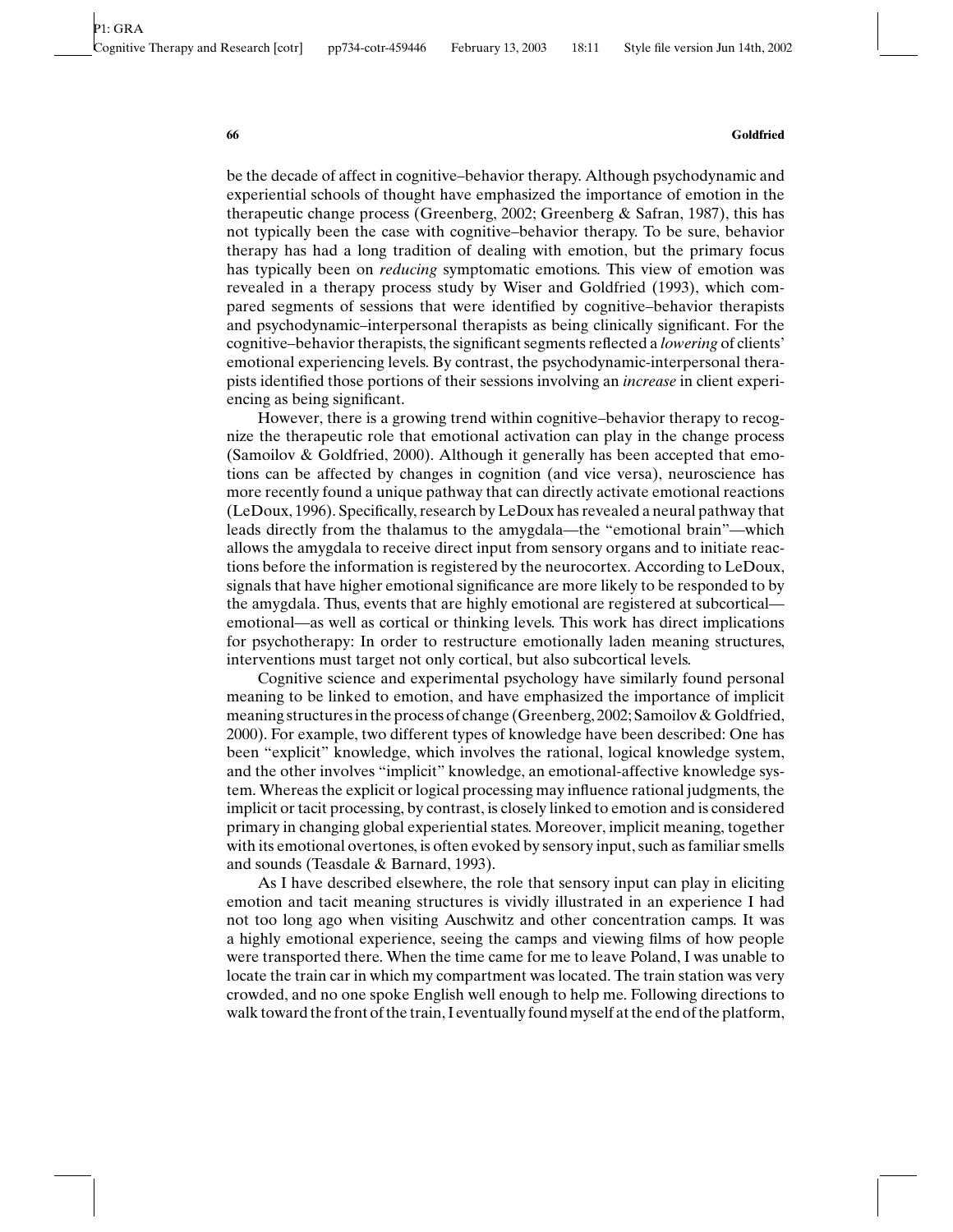#### **Evolution of Cognitive–Behavior Therapy 67** 67

where my luggage fell off the cart and scattered off the platform. At that moment, the whistle blew, the train started to move, and I experienced an overwhelming sense of helplessness and panic. It was at that point in time that I was convinced I was being transported to a concentration camp! Even though I intellectually knew that the train was really going to Prague, emotionally I felt as if I was being shipped off to a camp.

Inasmuch as many clinical problems involve emotionally induced implicit meaning structures, it would seem that cognitive–behavior therapy could enhance its effectiveness by making use of interventions that involve a focus not solely on cognition and behavior, but also by using methods that serve to enhance emotional experiencing. Although appealing to reason and logic may be useful in counteracting irrational cold cognitions, changing implicit meaning structures may require a reevaluation that occurs in the context of emotional arousal. The contributions of experiential therapy would be particularly useful for this purpose, a suggestion that has been discussed in greater detail elsewhere (Samoilov & Goldfried, 2000).

Interestingly enough, there have been some recent studies by Castonguay, Hayes, and their colleagues indicating that emotional experiencing may play an important role in cognitive therapy for depression. For example, Castonguay, Goldfried, and Hayes (1996) found that clients who manifested in-session emotional experiencing during the course of cognitive therapy were more likely to show a reduction of depressive symptoms. Hayes and Strauss (1998) similarly revealed that increases in emotional distress were positively related to symptom reduction in cognitive therapy for depression. Castonguay, Pincus, Agras, and Hines (1998) found that clients who manifested increased emotional experiencing during a course of cognitive–behavior therapy for eating disorders were more likely to benefit from the treatment. Finally, preliminary findings by Newman, Castonguay, and Molnar (in press) suggest that emotional experiencing may enhance the efficacy of cognitive–behavior therapy in the treatment of general anxiety disorder.

As we broaden the scope of behavior therapy to include cognition and emotion, it is only natural to entertain the possibility that contributions from other orientations may prove to be relevant. In marking the 25th anniversary of *Cognitive Therapy and Research*, which has helped to advance the clinical and research progress made in cognitive–behavior therapy and cognitive therapy, it is important to look ahead for new goals. Some may argue that we should endeavor to make cognitive–behavior therapy or cognitive therapy the therapy to end all therapies, with the hope that therapists from other approaches will eventually see the light. My own vision is somewhat different. The central theme that has characterized behavior therapy and cognitive–behavior therapy over the years is that of *change*. We have moved from an exclusive emphasis on behavior by adding cognition to our conceptualizations and interventions. Having lost some perspective by overemphasizing cognition, we need to revisit our behavioral roots. Moreover, there exists clinical and empirical evidence to suggest that our clinical effectiveness may be enhanced with increased emotional experiencing. Although I firmly believe that cognitive conceptualizations and interventions have made a most significant impact on the field of psychotherapy, the time has come when the contributions made by the different orientations need to be viewed as being complementary. Rather than continuing to maintain the adversarial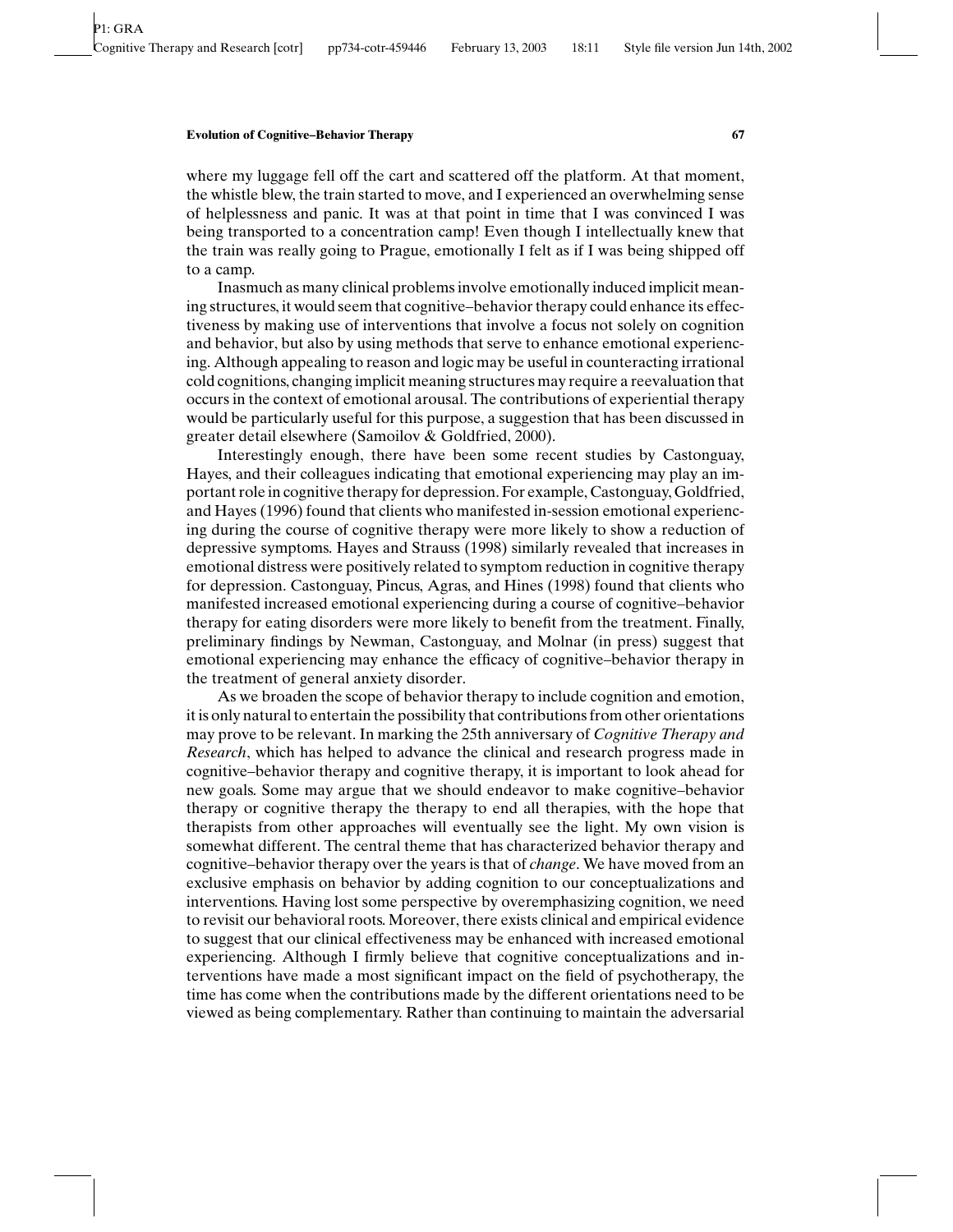stance that has characterized our field for so many years, I suggest that we strive to develop a more comprehensive and integrative perspective of the therapeutic change process.

### **ACKNOWLEDGMENTS**

The author would like to thank Louis G. Castonguay, for his helpful comments on an earlier version of this article.

# **REFERENCES**

Arnkoff, D. B., & Glass, C. R. (1992). Cognitive therapy and psychotherapy. In D. K. Freedheim (Ed.), *The history of psychotherapy* (pp. 657–694). Washington, DC: American Psychological Association. Bandura, A. (1969). *Principles of behavior modification*. New York: Holt, Rinehart, & Winston.

Bandura, A. (1986). *Social foundations of thought and action*. Englewood Cliffs, NJ: Prentice-Hall.

- Beck, A. T. (1967). *Depression: Clinical, experimental, and theoretical aspects*. New York: Harper & Row.
- Beck, A. T., Rush, A. J., Shaw, B. F., & Emery, G. (1979). *Cognitive therapy of depression*. New York: Guilford.
- Bergin, A. E. (1970). Cognitive therapy and behavior therapy: Foci for a multidimensional approach to treatment. *Behavior Therapy*, *1,* 205–212.
- Brady, J. P., Davison, G. C., Dewald, P. A., Egan, G., Fadiman, J., Frank, J. D., Gill, M. M., Hoffman, I., Kempler, W., Lazarus, A. A., Raimy, W., Rotter, J. B., & Strupp, H. H. (1980). Some views on effective principles of psychotherapy. *Cognitive Therapy and Research*, *4,* 269–306.
- Breger, L., & McGaugh, J. L. (1965). Critique and reformulation of "learning-theory" approaches to psychotherapy and neurosis. *Psychological Bulletin*, *63,* 338–358.
- Castonguay, L. G., Goldfried, M. R., & Hayes, A. M. (1996). Predicting the effect of cognitive therapy for depression: A study of unique and common factors. *Journal of Consulting and Clinical Psychology*, *64,* 497–504.
- Castonguay, L. G., Hayes, A. M., Goldfried, M. R., & DeRubeis, R. J. (1995). The focus of therapist interventions in cognitive therapy for depression. *Cognitive Therapy and Research*, *19,* 485–503.
- Castonguay, L. G., Pincus, A. L., Agras, W. S., & Hines, C. E. (1998). The role of emotion in group cognitive–behavioral therapy for binge eating disorder: When things have to feel worse before they get better. *Psychotherapy Research*, *8,* 225–238.
- Craighead, W. E. (1990). There's a place for us: All of us. *Behavior Therapy*, *21,* 3–23.
- Elkin, I., Parloff, M. B., Hadley, S. W., & Autry, J. H. (1985). NIMH Treatment of Depression Collaborative Research Program: Background and research plan. *Archives of General Psychiatry*, *42,* 305–316.
- Glass, C. R., & Arnkoff, D. B. (1992). Behavior therapy. In D. K. Freedheim (Ed.), The history of psychotherapy (pp. 587–628). Washington, DC : American Psychological Association.
- Goldfried, M. R. (1995). Toward a common language for case formulation. *Journal of Psychotherapy Integration*, *5,* 221–244.
- Goldfried, M. R., & Davison, G. C. (1976). *Clinical Behavior Therapy*. New York: Holt, Rinehart, & Winston.
- Goldfried, M. R., & Davison, G. C. (1994). *Clinical Behavior Therapy* (expanded ed.). New York: Wiley-Interscience.
- Goldfried, M. R., & Robins, C. (1982). On the facilitation of self-efficacy. *Cognitive Therapy and Research*, *6,* 361–379.
- Goldfried, M. R., & Robins, C. (1983). Self-schema, cognitive bias, and the processing of therapeutic experiences. In P. C. Kendall (Ed.), *Advances in cognitive–behavioral research and therapy* (Vol. II, pp. 33–80). New York: Academic Press.
- Goldsamt, L. A., Goldfried, M. R., Hayes, A. M., & Kerr, S. (1992). Beck, Meichenbaum, and Strupp: A comparison of three therapies on the dimension of therapist feedback. *Psychotherapy*, *29,* 167–176.
- Greenberg, L. S. (2002). Integrating an emotion-focused approach to treatment into psychotherapy integration. *Journal of Psychotherapy Integration*, *12,* 154–189.
- Greenberg, L. S., & Safran, J. D. (1987). *Emotion in psychotherapy: Affect, cognition, and the process of change*. New York: Guilford.